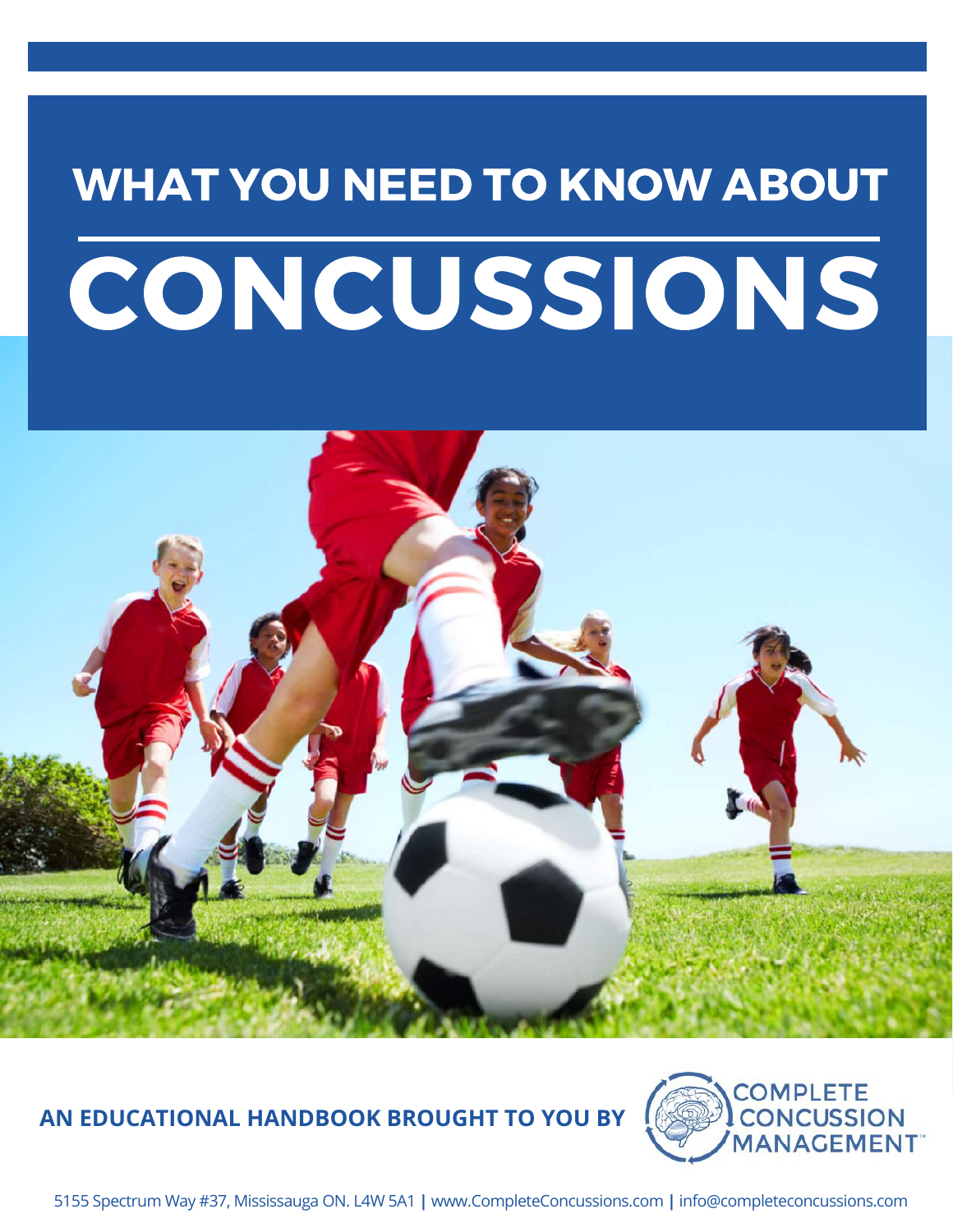## TABLE OF CONTENTS

| <b>WHAT IS A CONCUSSION</b>                                     |                |
|-----------------------------------------------------------------|----------------|
| <b>CONCUSSION SYMPTOMS</b>                                      |                |
| <b>WARNING SIGNS TO WATCH OUT FOR (RED FLAGS)</b>               | $\mathbf{2}$   |
| SO, YOU HAD A CONCUSSION. NOW WHAT?                             | $\overline{2}$ |
| <b>YOUR ROAD TO RECOVERY</b>                                    | 3              |
| <b>TIPS FOR DEALING WITH CONCUSSION SYMPTOMS</b>                | $3 - 4$        |
| <b>RETURN TO ACTIVITY PROTOCOL (RETURN TO LEARN &amp; PLAY)</b> | 5              |
| <b>RETURN TO LEARN &amp; PLAY STAGES</b>                        | $6 - 9$        |
| PERSISTENT SYMPTOMS (OR POST-CONCUSSION SYNDROME)               | 9              |
| <b>CONCUSSION TREATMENT &amp; REHABILITATION</b>                | 10             |

### MEDICAL ADVISORY BOARD

This document was reviewed and approved by the Complete Concussion Management scientific and medical advisory board of multidisciplinary healthcare professionals.

**Dr. Laura Cruz** MSc, MD, CCFP (SEM), Dip Sport Med

Naturopathic Doctor

**Dr. Paul Hrkal**

**Dr. Rob Meeder** MSc, MD, FRCPC (Pediatrics) **Dana Clark** BScPT, FCAMT, CAFCI

**Dr. Cameron Marshall** BA (Hons.), DC, FRCCSS (C) **Dr. Shirley Blanc** B.Sc, Doctor of Optometry

**DISCLAIMER:** Complete Concussion Management Inc. (CCMI) provides this content for informational purposes to help increase concussion awareness and education. It is not a substitute for medical care, concussion treatment or rehabilitation and/or legal advice. We assume no liability for the decisions you or your healthcare provider makes nor the outcomes suffered in relying on the information in this document.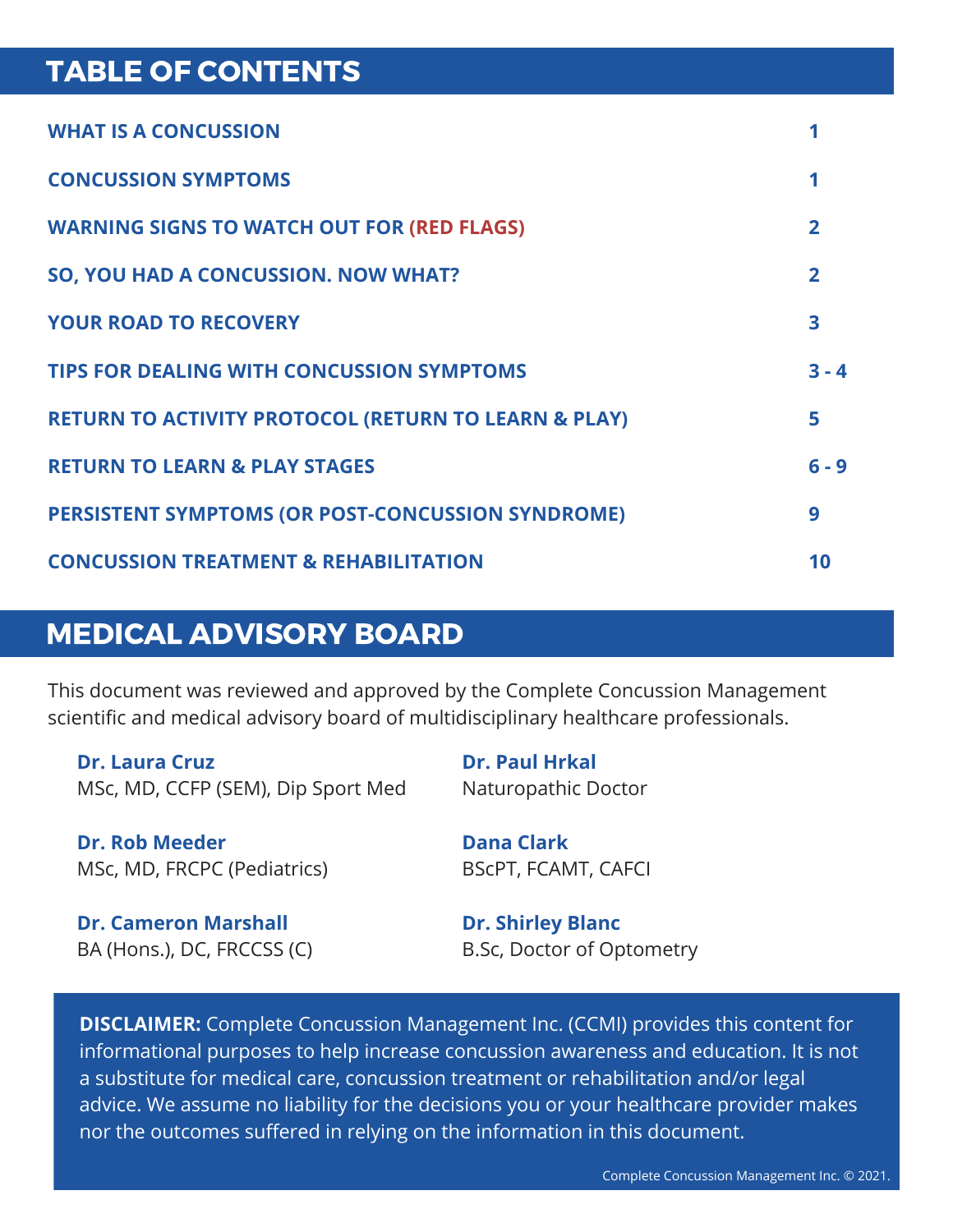## WHAT IS A CONCUSSION?

A concussion is a form of brain injury that causes a temporary disturbance in how your brain functions. Concussions happen because of a hit, bump or blow to the head or elsewhere on the body. This impact causes the brain to move back and forth inside the skull.

## COMMON SYMPTOMS

Each concussion case if different. If you experience any **one** or more of these symptoms following a big hit to the head or body, then you should suspect a concussion:



- Headache
- Neck pain
- Sensitivity to light/noise
- Visual problems
- **Dizziness**
- Balance issues
- Nausea
- Vomiting
- Memory issues
- Difficulty concentrating
- Confusion
- Feeling slowed down
- Feeling "in a fog"
- Trouble thinking clearly
- Anxiety
	- Nervousness
	- Depression
	- Sadness
	- Irritability
	- More emotional
	- Fatigue
	- Low energy
	- Sleeping more or less
	- Difficulty falling asleep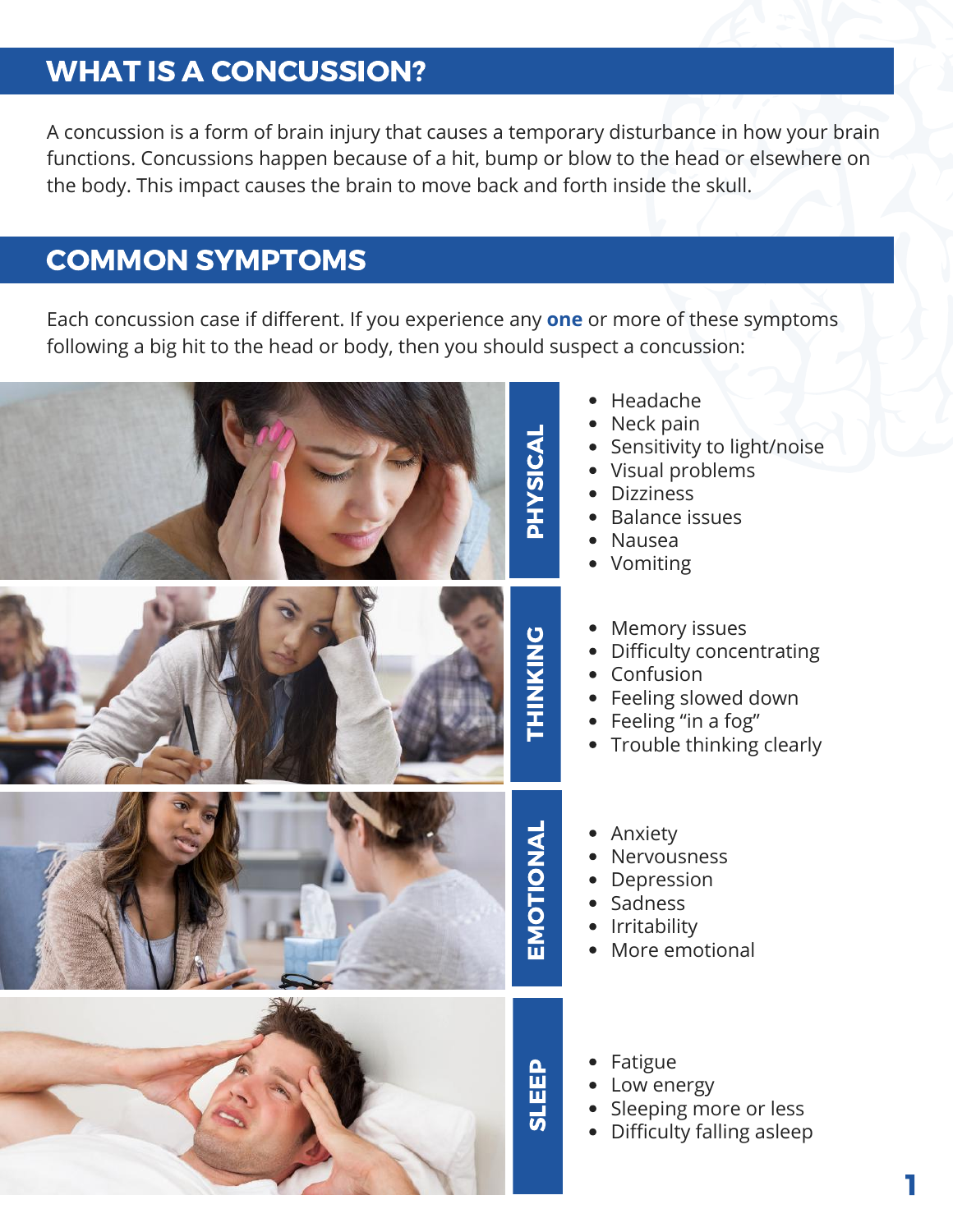## WARNING SIGNS TO WATCH OUT FOR

Immediately go to the **emergency department** if any of these signs or symptoms are present. These are known as **Red Flags**, and could mean a more serious injury such as a bleed or skull fracture.

- Seizures or convulsions
- Loss of consciousness
- Weakness or numbness in arms or legs
- Unable to wake up
- Worsening headache
- Bad nausea or repeated vomiting
- Increasing confusion
- Unsteadiness standing or walking
- Bruising around eyes or ears
- Odd behaviour
- Slurred speech
- Inability to remember injury

## SO, YOU HAD A CONCUSSION. NOW WHAT?

If you suspect a concussion, or have been diagnosed, you should:

- **Immediately** stop playing and going to school or work
- See your doctor or a licensed healthcare provider for an assessment
- Rest for at least 24 to 48 hours after the injury (physical and cognitive rest)

#### **REST**

Concussion results in a very low energy state in the brain. Avoid strenuous activity for the first 24 to 48 hours.

#### **SLEEP**

If there are no **Red Flags**, then get a good night's sleep. Take naps, if needed.

#### **EAT RIGHT**

Proper nutrition can give you energy and play a role in recovery. Avoid refined sugars and processed foods.

#### **FOLLOW PROTOCOLS**

Guided return to learn, work and play protocols can help you make a full recovery. Follow the direction of you healthcare provider.

#### DO's DON'Ts

#### **PLAY SPORTS**

Do not participate in sport before full recovery, and clearance from your healthcare provider. It's dangerous, and can put you at risk.

#### **WORK OR STUDY**

Take some time off from school or work until you feel better.

#### **DRIVE**

Do not drive for at least 24 hours. Wait until you feel better.

#### **TAKE PAIN MEDICATION**

Pain medication can "mask" symptoms, and make it difficult to tell how the concussion affects you. Talk to your doctor first.

#### **DRINK ALCOHOL OR TAKE DRUGS**

These can make you feel worse or "mask" symptoms.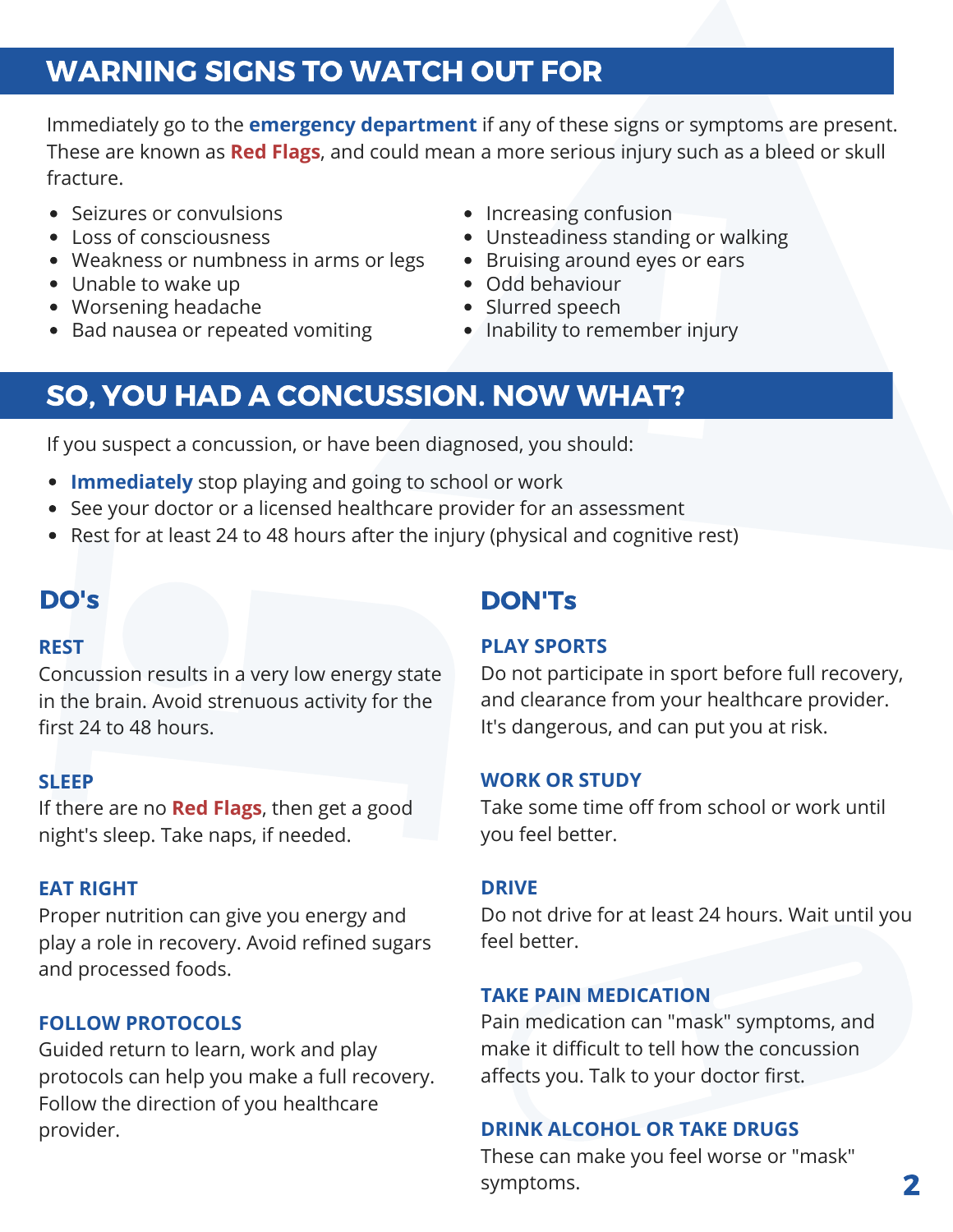## YOUR ROAD TO RECOVERY

You might get symptoms during recovery, but **this is normal**.

Most people feel "back to normal" (i.e., symptoms go away) within **10 to 14 days** after injury and make a full recovery within 3 to 4 weeks. Children as well as people with a history of concussions or mental health problems, such as anxiety or depression, may take longer to recover.

**You may not realize you have symptoms until you try normal, everyday activities.**



## TIPS FOR DEALING WITH CONCUSSION SYMPTOMS

This information may be helpful in the first few days after injury, but is not a substitute for the medical advice of your *doctor and/or healthcare provider.*

| <b>MILD</b><br><b>HEADACHES</b>             | Sleep, rest or take breaks from activities that require concentration or<br>effort. Some headaches are caused by tension in the neck, which can<br>be treated by manual therapy by a trained healthcare provider.                   |  |  |
|---------------------------------------------|-------------------------------------------------------------------------------------------------------------------------------------------------------------------------------------------------------------------------------------|--|--|
| <b>DIFFICULTY</b><br><b>CONCENTRATING</b>   | It's difficult to concentrate when you are tired or suffer from headaches.<br>Your ability to concentrate should gradually get better but take breaks<br>when you need to. Don't push it.                                           |  |  |
| <b>LIGHT OR NOISE</b><br><b>SENSITIVITY</b> | Shaded glasses can help you manage light sensitivity, but don't wear them<br>for a long period of time. It can make things worse. If you're sensitive to<br>noise, don't be afraid to ask people to turn it down or leave the room. |  |  |
| <b>SLEEP</b><br><b>PROBLEMS</b>             | Sleep problems are usually temporary and will gradually return to normal.<br>Practice good sleep hygiene: go to bed early, avoid caffeine before bed<br>and reduce screen time.                                                     |  |  |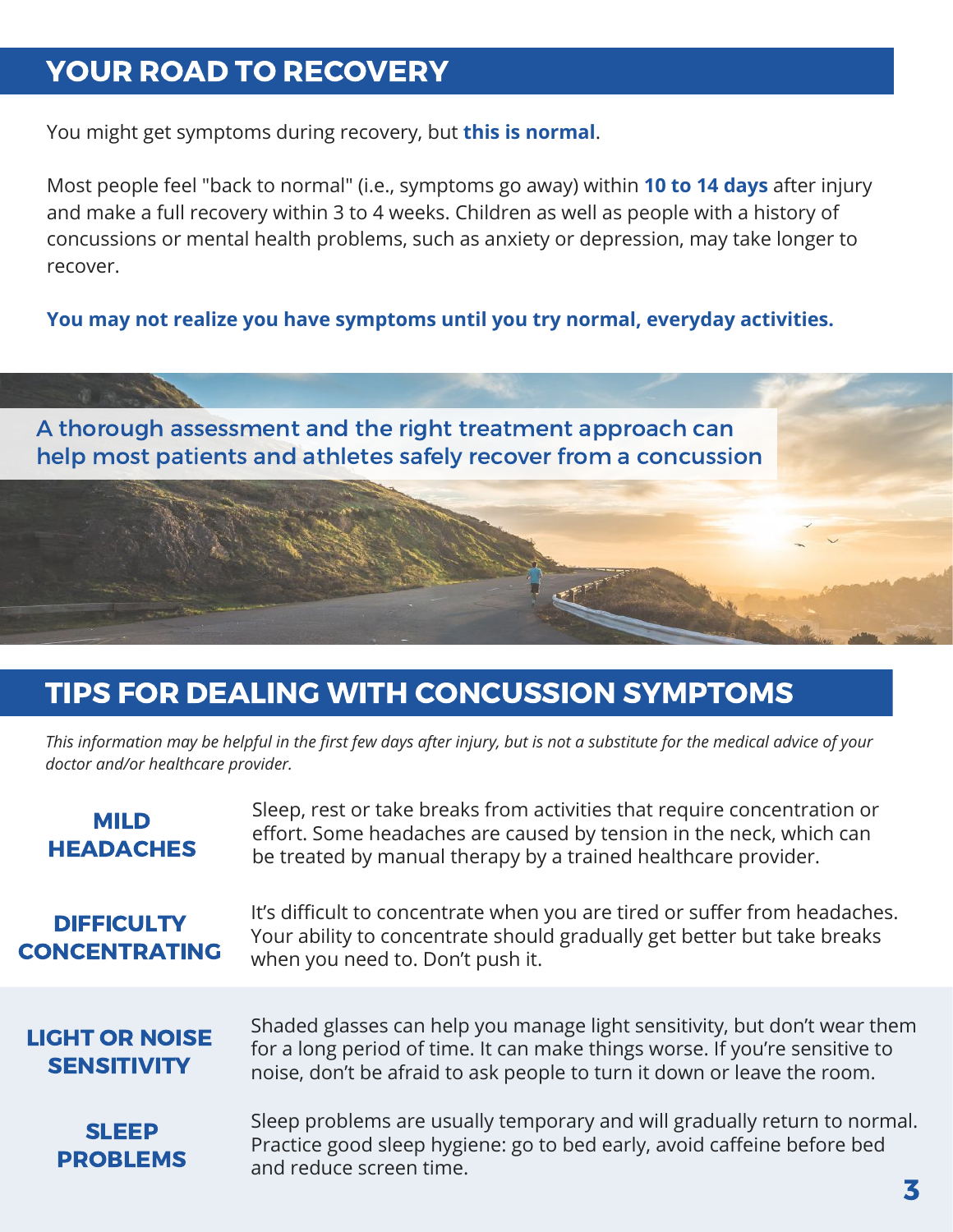## MORE TIPS

This information may be helpful in the first few days after injury, but is not a substitute for the medical advice of your *doctor and/or healthcare provider.*

| <b>ANXIETY OR</b><br><b>DEPRESSION</b>           | Feeling anxious, worried, scared or mad is normal after a concussion.<br>These feelings often go away when your symptoms go away. Keep in<br>mind that these are normal feelings after injury. Explain to friends and<br>family what you're experiencing to help them understand.           |  |  |
|--------------------------------------------------|---------------------------------------------------------------------------------------------------------------------------------------------------------------------------------------------------------------------------------------------------------------------------------------------|--|--|
| <b>IRRITABILITY &amp;</b><br><b>MOOD SWINGS</b>  | You might get easily annoyed after a concussion. This doesn't last long.<br>Ask your friends and family for support. You could try some relaxation<br>techniques or breathing exercise to reduce stress. Light exercise may<br>also help. Follow the direction of your healthcare provider. |  |  |
| <b>TROUBLE</b><br><b>REMEMBERING</b>             | This is common for people with or without a concussion. Your memory<br>will improve over time. In the meantime, ask family or friends to remind<br>you of important dates or write things down.                                                                                             |  |  |
| <b>DIZZINESS</b><br><b>OR NAUSEA</b>             | You might feel dizzy or sick to your stomach after quickly moving or<br>changing positions. This usually only lasts for a few days. Take your time<br>and avoid sudden movements.                                                                                                           |  |  |
| <b>BALANCE</b><br><b>PROBLEMS</b>                | Feeling a little bit more clumsy than usual? This is common after a<br>concussion. Your brain is your body's control center. Take everything a<br>little bit more slowly. Give your brain a chance to make sense out of all<br>the messages coming from your senses.                        |  |  |
| <b>DIFFICULTY WITH</b><br><b>DECISION-MAKING</b> | You might feel like you're less able to plan ahead or have difficulty<br>completing an activity. This is common in the first few days after a<br>concussion. Plan ahead. Write things down. Try to stay organized. Come<br>up with step-by-step ways to complete tasks.                     |  |  |
| <b>FEELING</b><br><b>SLOWED DOWN</b>             | Can't keep up with conversations, follow directions or complete tasks?<br>Ask people to slow down or repeat certain things. Give yourself extra<br>time to complete tasks and avoid pressure situations.                                                                                    |  |  |
| <b>RINGING</b><br><b>IN EARS</b>                 | Hear a whistling, ringing or roaring sound? This is caused by damage to<br>the inner ear after brain injury, and usually goes away in a few days to<br>weeks after injury. Reduce normal noise intake. This can help. Otherwise,<br>ask your healthcare provider.                           |  |  |
| <b>FATIGUE</b>                                   | After a concussion, your brain has less energy than normal. Even a little<br>bit of effort can make you feel tired. If you need more sleep, that's okay.<br>Let your brain tell you when it needs sleep or a nap.                                                                           |  |  |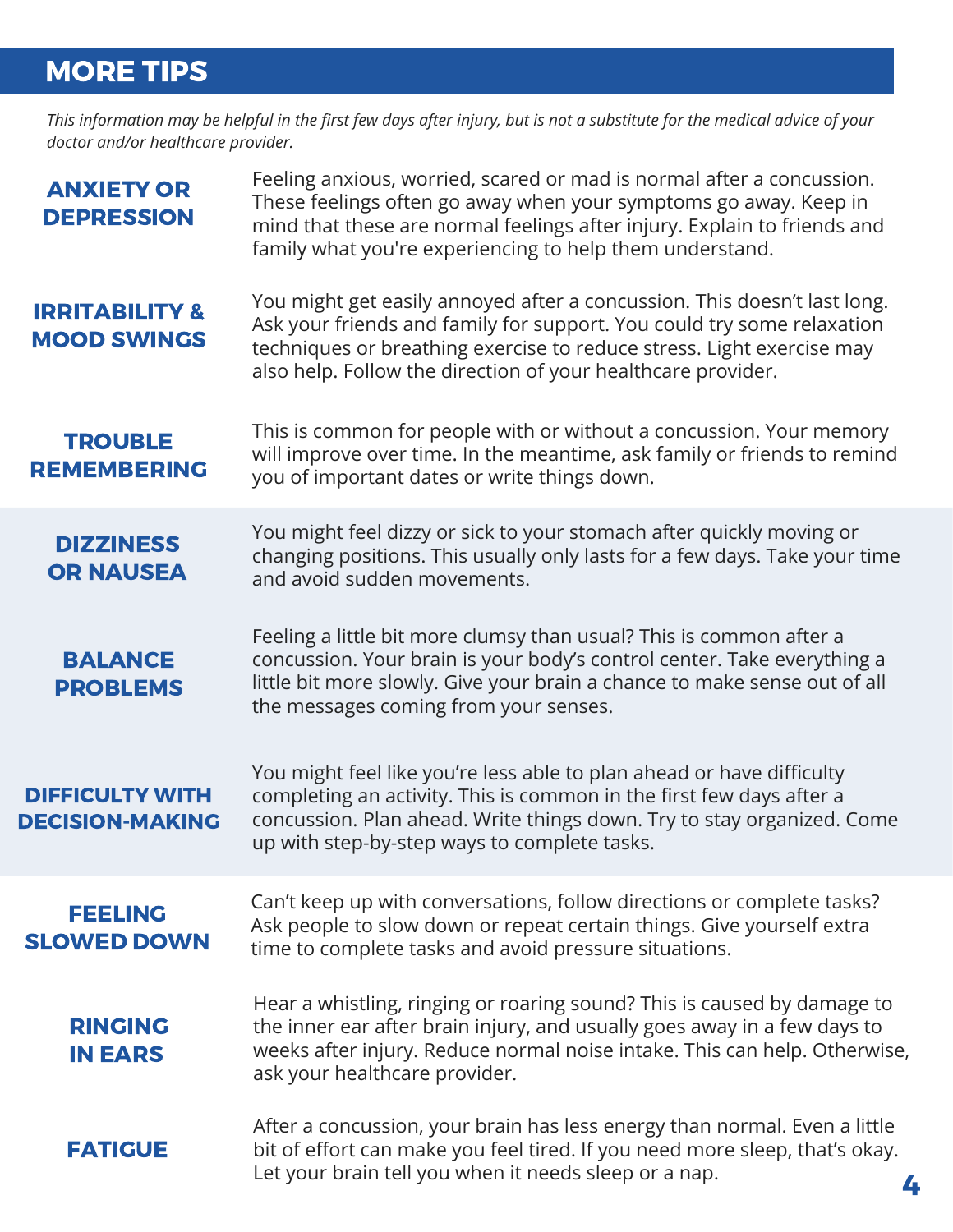## RETURN TO ACTIVITY PROTOCOL

If you are injured in sport, **DO NOT** return to play on the same day of your concussion. You may only return to play **AFTER** you have been assessed and cleared by your medical doctor or a licensed healthcare provider with training in concussion.

You may need to take some time off from school, work and/or sport after a concussion. Most protocols include frequent breaks, fewer hours at school or work, diet and nutritional interventions and less screen time.

With a thorough assessment and the right approach, most people with a concussion can make a full recovery. Step-by-step return to activity programs can help you through the process.



#### RETURN TO LEARN

Concussion symptoms that affect memory and concentration can impact your performance at school. Return to learn helps students gradually return to mental activity and learning, without putting too much strain on the brain.



## RETURN TO PLAY

Return to play is a step-by-step rehabilitation strategy, and often includes assessments to determine physical and cognitive recovery. A good return to play protocol should gradually introduce sport-specific activities at certain stages of the recovery process. Below stages are colour coded as follows:

RED = No participation in physical activity YELLOW = Non-contact participation GREEN = Full-contact participation permitted

**Return to play protocols may be different for each person, depending on their age, gender and sport.**

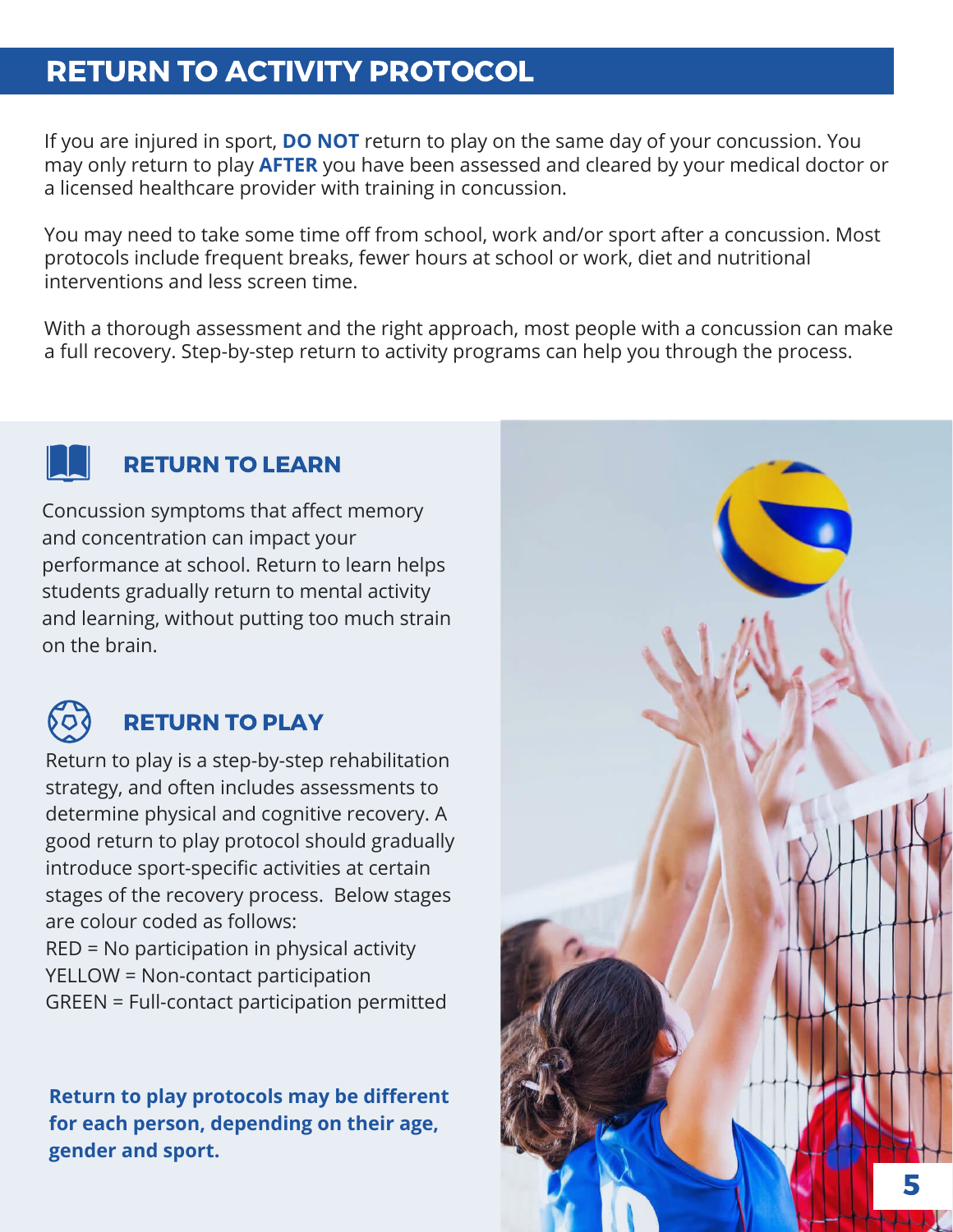## RETURN TO LEARN: GETTING BACK TO THE CLASSROOM

*All return to activity protocols must be overseen by a doctor or a licensed healthcare provider with training in concussion. Each stage must be separated by a least 24 hours. If symptoms occur at any one stage, the athlete must return to the previous stage.*

#### MODERATE, SYMPTOM LIMITED ACTIVITY

You should avoid any physical and cognitive activity that increases symptoms. Remain at this stage until symptoms go away for 24 to 48 hours and then attempt stage 2. If you are having trouble with stage 2, please consult with your healthcare provider

**DO:** Light walks (15 – 30 minutes), household chores, limit screen time

**DON'T:** Physical or cognitive activities that make symptoms worse, or risk another hit to your head

#### LIGHT COGNITIVE ACTIVITY

3

2

1

Gradually increase your cognitive activity such as light reading, homework or working from home. If your symptoms increase, take a break and try again in a few hours. Once you can tolerate up to 1-hour of activity without increased symptoms, you can move to Stage 3.

**DO:** Light reading, homework, texting or emails, work from home

**DON'T:** Physical activity that makes symptoms worse, risk another hit to your head

#### HALF DAY OF SCHOOL OR WORK WITH RESTRICTIONS

You can go back to school or work for one-half day – morning or afternoon. Keep in mind that you should have some restrictions in place. Speak to your healthcare provider.

**DO:** Lower your school or job workload (modified duties), adjust screen and monitor settings (light sensitivity)

**DON'T:** Physical activity that makes symptoms worse, risk another hit to your head, participate in recess or gym class, take quizzes or tests, complete homework assignments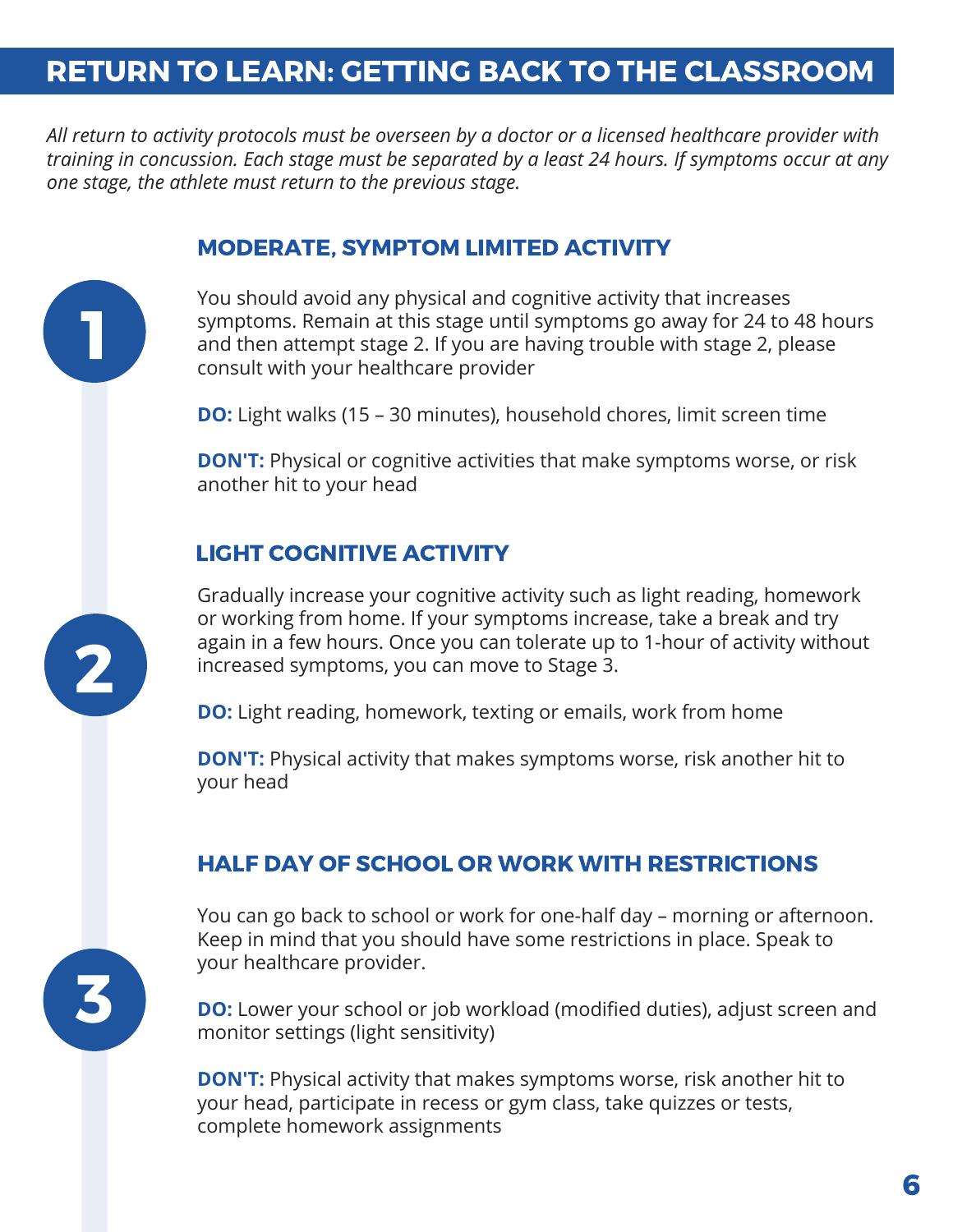## RETURN TO LEARN: GETTING BACK TO THE CLASSROOM



You can now attend a full day of school or work with certain restrictions depending on your symptoms and triggers.

**DO:** Attend class or go to work (desk job), and gradually increase cognitive activity, complete small homework assignments, take frequent breaks

**DON'T:** Physical activity that makes symptoms worse, risk another hit to your head, participate in recess or gym class, or do cognitive activities that significantly provoke symptoms

#### FULL RETURN TO SCHOOL/WORK

Gradually lift your restrictions to tolerance until you are able to fully participate in all aspects of school (with the exception of gym - see Return to Play stages.

If you are having difficulties introducing any cognitive activities, please consult with your healthcare provider

#### COMBINED RETURN TO LEARN/WORK & RETURN TO PLAY PROTOCOL

| <b>Stage</b>                                                                                                                                                                                                                                                                                                                                               | <b>Return to Learn/Work</b>                                                                                                                                                                                                                   | <b>Stage</b> | <b>Return to Sport/Activity</b>                                                                                                                                                                                                                                                                                                                              |  |  |
|------------------------------------------------------------------------------------------------------------------------------------------------------------------------------------------------------------------------------------------------------------------------------------------------------------------------------------------------------------|-----------------------------------------------------------------------------------------------------------------------------------------------------------------------------------------------------------------------------------------------|--------------|--------------------------------------------------------------------------------------------------------------------------------------------------------------------------------------------------------------------------------------------------------------------------------------------------------------------------------------------------------------|--|--|
| 1.                                                                                                                                                                                                                                                                                                                                                         | Symptom-limited Cognitive activity (eg., light reading,<br>TV, etc - provided no increase in symptoms) - also<br>encourage plenty of rest - "take it easy for a day or two -<br>but don't just lie in bed all day" - 2-3 days MAX             | 1.           | Symptom-limited physical activity (eg., encourage light daily walks, and<br>household chores that do not provoke symptoms to a significant degree or<br>place you at risk for hitting your head)                                                                                                                                                             |  |  |
| 2.                                                                                                                                                                                                                                                                                                                                                         | Light Cognitive Activity (increase cognitive load) -<br>encourage homework and working from home - emails,<br>phone calls, assignments, etc.) - once able to tolerate 45<br>mins-1hr with minimal increase in symptoms, move on to<br>stage 3 | 2.           | Light Physical Activity - Buffalo Concussion Treadmill Test (BCTT) - if it's<br>been any more than $5$ to $7$ days since the injury $-$ it's time to find a<br>threshold and start a subsymptom threshold exercise program - can speed<br>recovery vs. rest alone - get them moving<br>Pass = Move on to Stage 3, Fail = Subsymptom program, re-test in 1 wk |  |  |
| 3.                                                                                                                                                                                                                                                                                                                                                         | 1/2 days of school/work - with restrictions: No tests, no<br>gym, no recess, no (added) homework (or at least loose<br>deadlines to reduce pressure)                                                                                          | 3.           | Sport-Specific activity - i.e., light, non-contact practice with the team or<br>individually                                                                                                                                                                                                                                                                 |  |  |
| 4.                                                                                                                                                                                                                                                                                                                                                         | Full Days of School/work - with restrictions: same<br>restrictions as above - once able to tolerate full days with<br>no increase in symptoms, gradually lift restrictions                                                                    | 4.           | Non-Contact Training drills - higher intensity, non-contact practice with<br>team – can begin resistance training – start pushing yourself                                                                                                                                                                                                                   |  |  |
| 5.                                                                                                                                                                                                                                                                                                                                                         | Full Days of School/work - no restrictions - (Discharge non-athletes)                                                                                                                                                                         |              |                                                                                                                                                                                                                                                                                                                                                              |  |  |
| Stages 1-4 for RTL vs. RTP can be run independently (i.e., you<br>٠<br>can be on stage 3 of RTP and only stage 2 for RTL)<br>In order to progress to the medical clearance stage however,<br>the athlete must be fully asymptomatic and back to all<br>academic/cognitive/work activities and capabilities before<br>even considering a return to contact. |                                                                                                                                                                                                                                               | 5.           | Medical Clearance - Once completely ASYMPTOMATIC and back to<br>full time school/work with no issues, & no increased symptoms with<br>physical activity/practices - Blackhawks test (if a high-risk/contact<br>athlete) & comprehensive baseline re-test (if available) in exerted<br>state                                                                  |  |  |
|                                                                                                                                                                                                                                                                                                                                                            |                                                                                                                                                                                                                                               | 6.           | Full Return to Contact/Discharge - should have at least 1 full contact<br>practice prior to playing in a game                                                                                                                                                                                                                                                |  |  |



4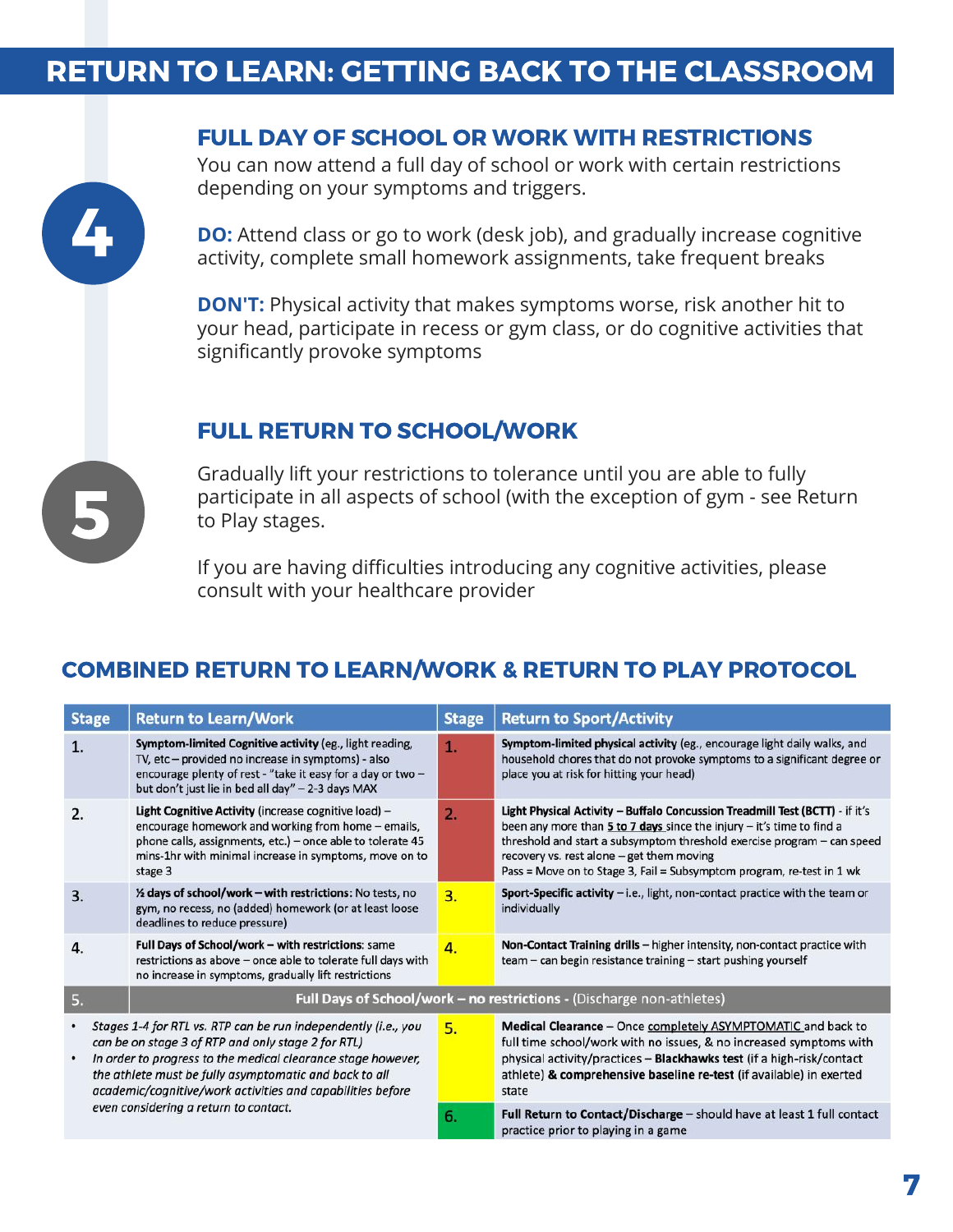## RETURN TO PLAY: HIGH-RISK ATHLETE

#### MODERATE, SYMPTOM LIMITED ACTIVITY

This is the same as Stage 1 of Return to Learn/Work

You should avoid any physical and cognitive activity that increases symptoms. Remain at this stage until symptoms go away for 24 to 48 hours and then attempt stage 2. If you are having trouble with stage 2, please consult with your healthcare provider

DO: Light walks (15 – 30 minutes), household chores, limit screen time

DON'T: Physical or cognitive activities that make symptoms worse, or risk another hit to your head

#### LIGHT PHYSICAL ACTIVITY

You should be evaluated by your healthcare provider with a graded exercise test to determine your ability to exercise and tolerance. Once completed, your healthcare provider can provide recommendations for you.

**DO:** Light walking, jogging or weight training

**DON'T:** Physical activity that make symptoms worse, risk another hit to your head, sport-specific activities

#### LIGHT SPORT-SPECIFIC ACTIVITY

4

3

2

1

You can return to non-contact practice in your sport. This is your first step to safely returning to sport.

**DO:** Remove academic restrictions, individual drills and exercises

**DON'T:** Another hit to your head, increase heart rate too much, practice if you have symptoms

#### NON-CONTACT TRAINING DRILLS (HIGHER INTENSITY)

You can gradually increase intensity and participate in some team-based drills at practice. No contact!

**DO:** Individual drills and exercises at a higher level of difficulty and intensity, some team drills

**DON'T:** Participate in contact drills, risk another hit to your head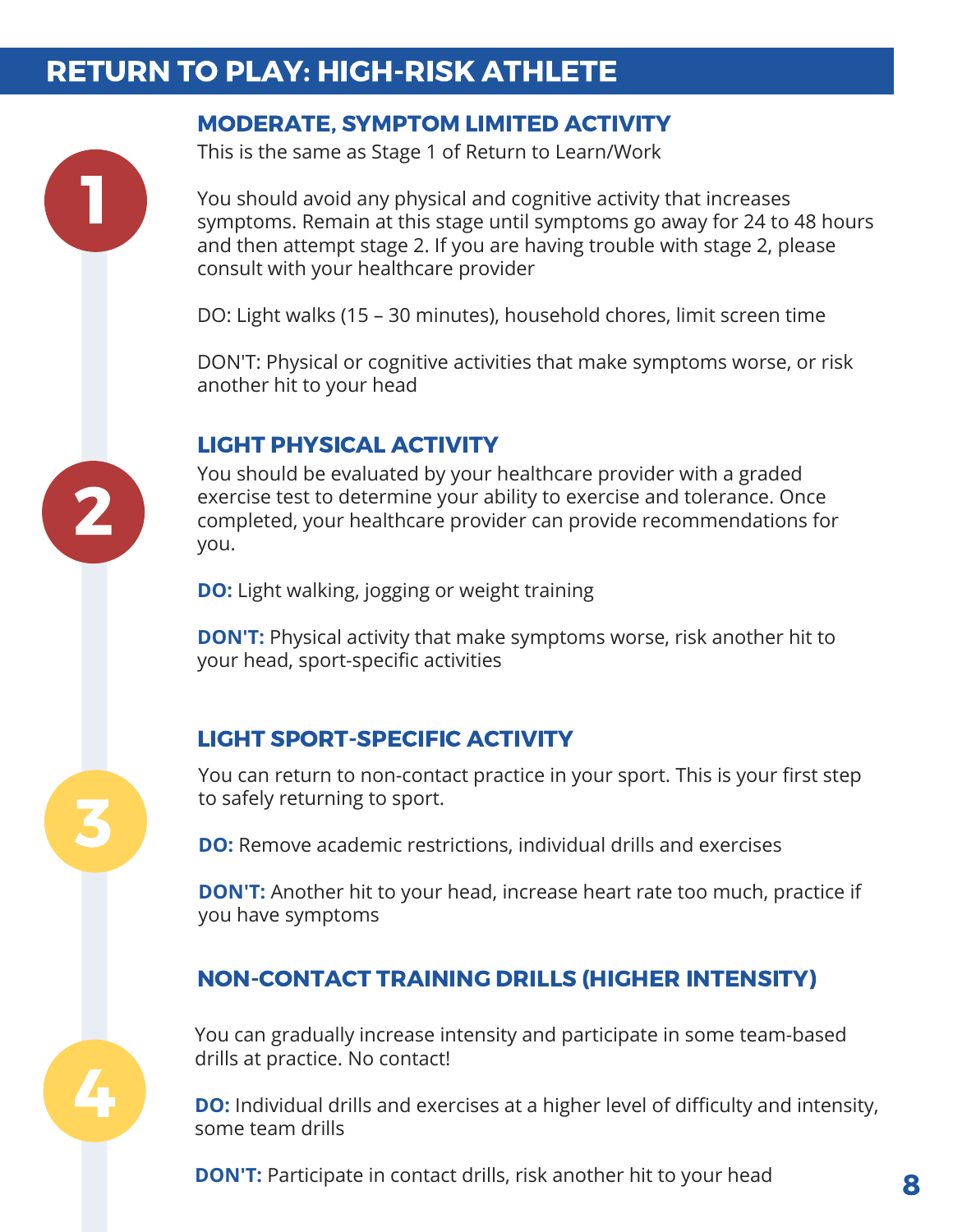## RETURN TO PLAY: HIGH-RISK ATHLETE

#### MEDICAL CLEARANCE STAGE

This step should be overseen by your healthcare professional. This stage should only be attempted once you have successfully returned to school with no restrictions and are completely asymptomatic

This step should involve intensive, dynamic physical exertion testing to ensure that there are no more lingering issues. Typically at rest we may feel ok, but when our systems are challenged, things that are underlying the surface may present themselves.

This stage should also include a full re-test of all pre-injury baseline metrics (if a pre-injury baseline was performed)

#### FULL RETURN

You have now been cleared to return to full contact activity. It is STRONGLY recommended that you participate in at least one full contact practice before participating in game play or competition

**DO:** Participate in practice at a high level, including contact - followed by full return to game-play

## PERSISTENT SYMPTOMS

In some cases, the effects of concussion can last for weeks or even months. If you experience symptoms for more than 4 weeks, this is known as **persistent symptoms** (or sometimes called Post-Concussion Syndrome).

While most people make a full recovery, about 15 to 30% of people will go on to have persistent symptoms such as headaches or dizziness. Following proper return to learn or play guidelines, and receiving information about concussions, expectations of recovery and strategies for symptom management can help to reduce the risk.

There are some risk factors for prolonged recovery and persistent symptoms:

- History of concussions
- Anxiety or depression
- Family or life stress

6

5

- Age (i.e., adolescents)
- Sex (i.e., females tend to be at higher risk)
- Misinformation (i.e., return to sport too soon, prolonged rest in a dark room)
- Improper management

Treatment may involve addressing specific symptoms such a mood issues, anxiety, difficulty concentration or headaches. If you are experiencing ongoing problems, speak to your doctor or healthcare provider.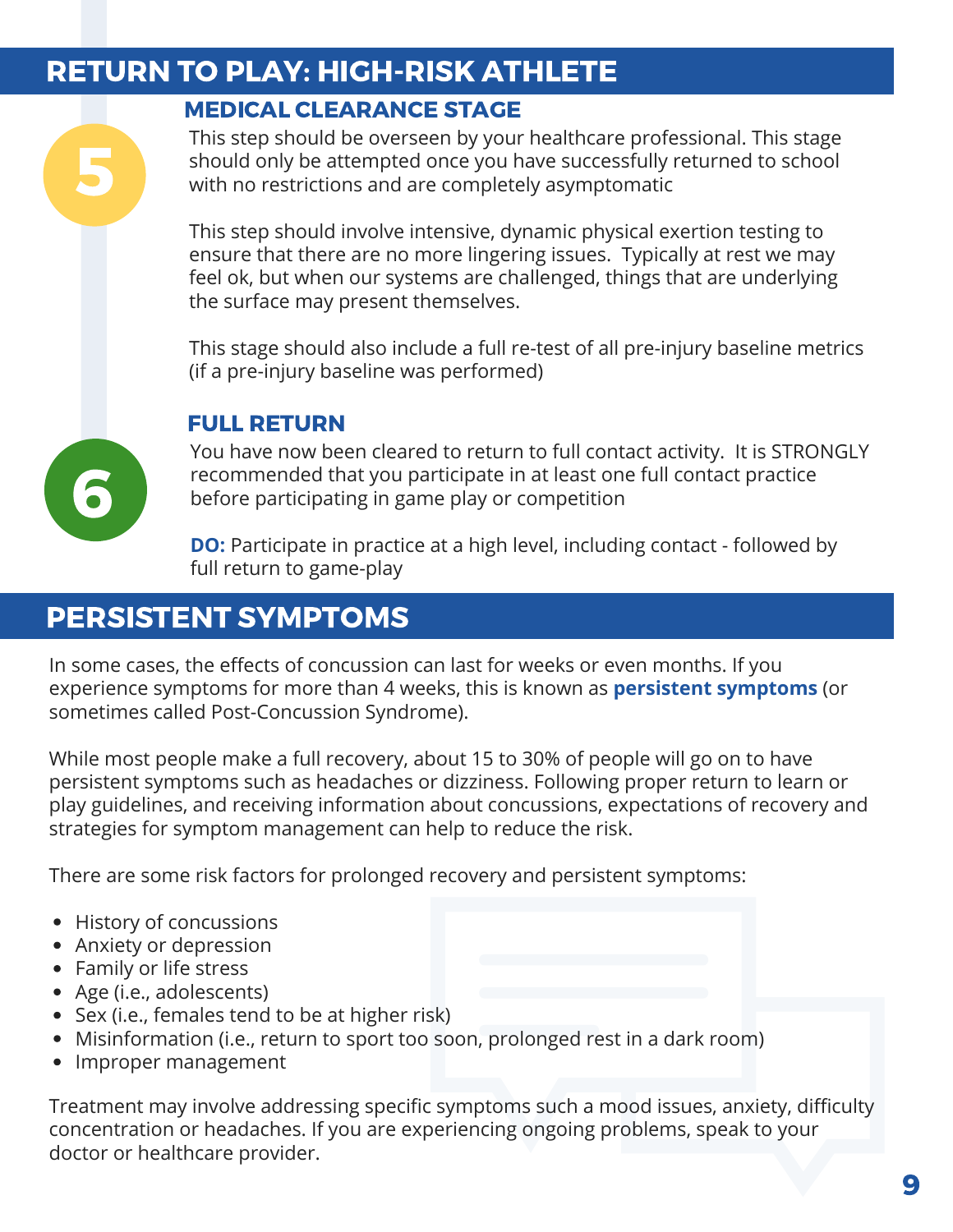## CONCUSSION TREATMENT & REHABILITATION

Rest is no longer considered the only approach in concussion care. Early intervention of various therapies can significantly improve recovery following a concussion. Through a thorough assessment and the right treatment approach, trained healthcare practitioners can help you safely return to learn, work and play.



#### EXERCISE THERAPY

Following a short period of rest and symptom-limited activity, guided exercise therapy has shown to improve blood flow and speed recovery.

#### MANUAL THERAPY

Headaches, balance and visual issues, dizziness and blood flow abnormalities are symptoms of both concussion and neck injuries (or whiplash). Oftentimes, ongoing symptoms are coming from your neck, which can be treated with manual therapy.

#### VISUAL & VESTIBULAR THERAPY

Visual disturbances and dizziness are common following concussion. A balance and visual rehabilitation program may help to reduce symptoms such as dizziness, visual abnormalities, concentration issues and memory problems, among other symptoms.

#### EDUCATION & REASSURANCE

Education and reassurance is an important part of concussion care. Understanding exactly what is going on and why you feel a certain way can help to improve recovery.

#### DIET & NUTRITIONAL INTERVENTION

Avoiding pro-inflammatory foods (e.g., processed meats, fast food, sugar) and replacing them with more nutritious foods (e.g., whole foods, fruits, vegetables) may help to offset inflammation and reduce symptoms.